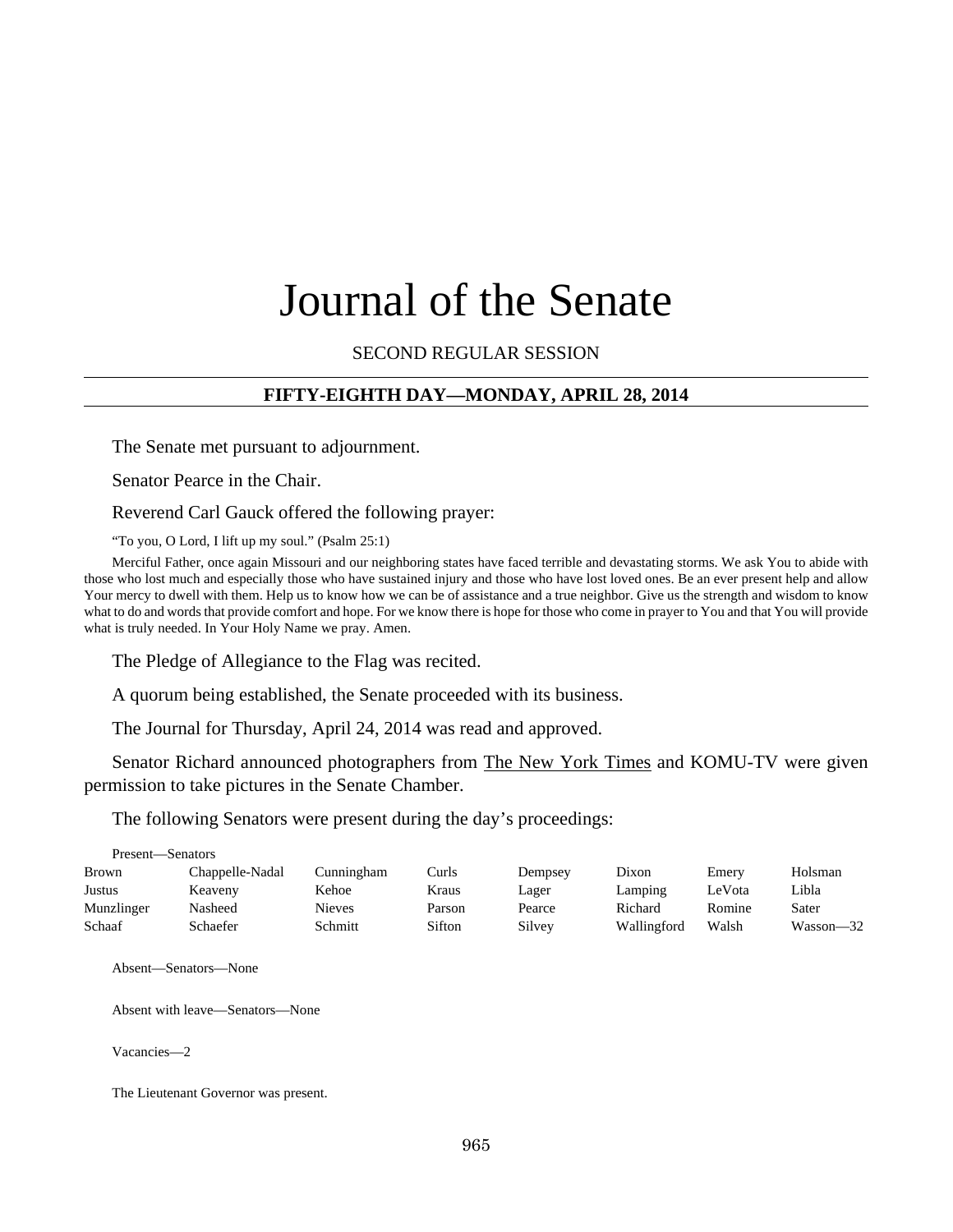#### **RESOLUTIONS**

Senator Kehoe offered Senate Resolution No. 1926, regarding Braden Michael Remmert, which was adopted.

Senator Wallingford offered Senate Resolution No. 1927, regarding Sarah M. Pursley, which was adopted.

Senator Kehoe offered Senate Resolution No. 1928, regarding Georgann Kirkweg, Jefferson City, which was adopted.

Senator Libla offered Senate Resolution No. 1929, regarding Paulette Alexander, Poplar Bluff, which was adopted.

Senator Libla offered Senate Resolution No. 1930, regarding David C. Palmer, Poplar Bluff, which was adopted.

Senator Libla offered Senate Resolution No. 1931, regarding Gregory L. Hicks, Poplar Bluff, which was adopted.

Senator Libla offered Senate Resolution No. 1932, regarding Madelyn Wilson, Williamsville, which was adopted.

Senator Justus offered Senate Resolution No. 1933, regarding Alexandra Dunkin, which was adopted.

Senator Dempsey offered Senate Resolution No. 1934, regarding Cliff Heitmann, which was adopted.

Senator Dempsey offered Senate Resolution No. 1935, regarding TLD Concepts, Inc., which was adopted.

Senator Dempsey offered Senate Resolution No. 1936, regarding Molly O's Tropical Sno and Chili Shack, which was adopted.

Senator Dempsey offered Senate Resolution No. 1937, regarding Global Spectrum, which was adopted.

Senator Dempsey offered Senate Resolution No. 1938, regarding Safe Way Tire, which was adopted.

Senator Romine offered Senate Resolution No. 1939, regarding Mary Gilman, which was adopted.

Senator Romine offered Senate Resolution No. 1940, regarding Brian Jett, which was adopted.

Senator Holsman offered Senate Resolution No. 1941, regarding the Veterans of Underage Military Service, which was adopted.

Senator Parson offered Senate Resolution No. 1942, regarding the City of Lowry City Water Department, which was adopted.

Senator Parson offered Senate Resolution No. 1943, regarding Bill Breshears, Bolivar, which was adopted.

Senator Lager offered Senate Resolution No. 1944, regarding Lynne Heldenbrand, which was adopted.

Senator Lager offered Senate Resolution No. 1945, regarding the Sixty-fifth Wedding Anniversary of Mr. and Mrs. Russell Carson, Smithville, which was adopted.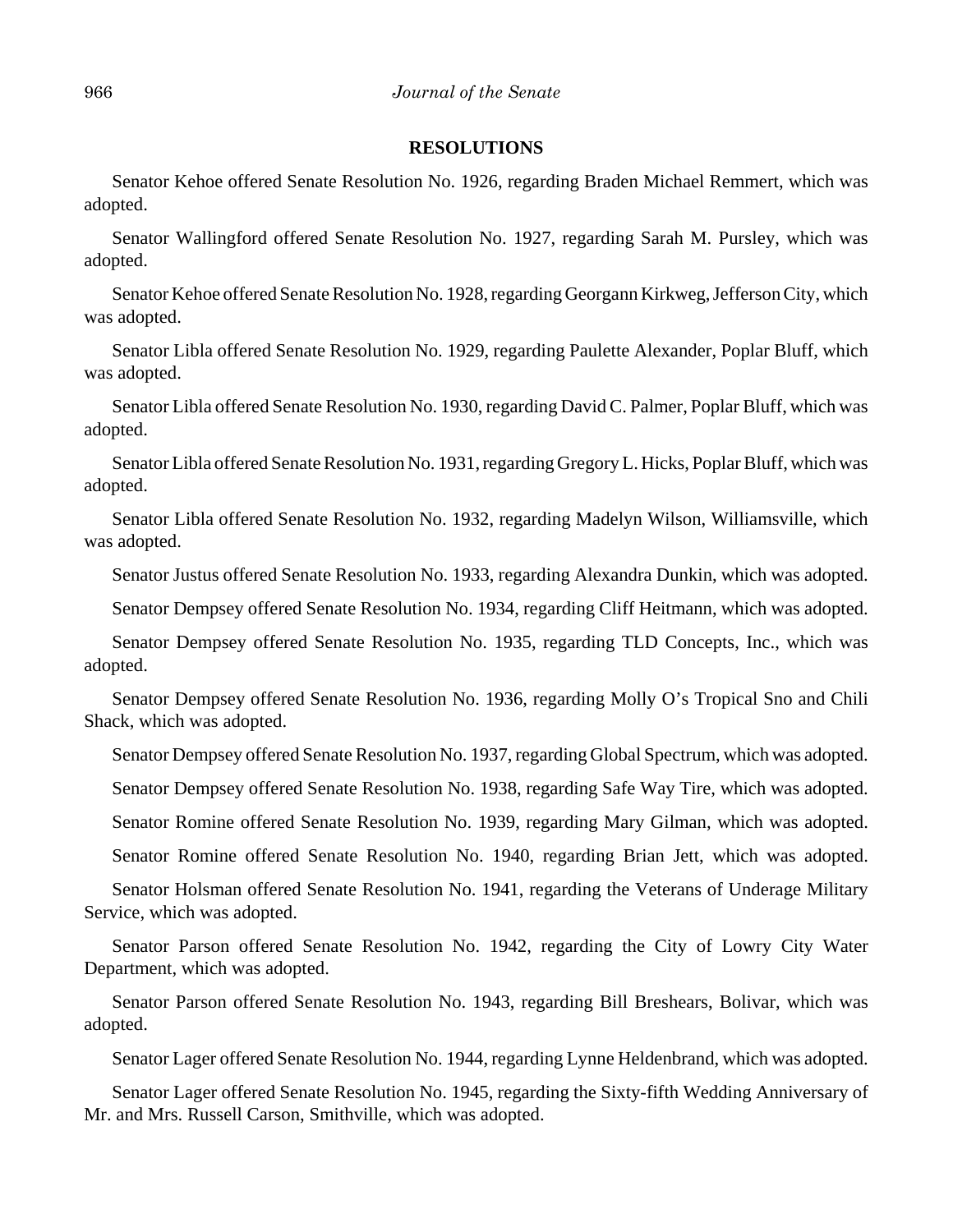Senator Lager offered Senate Resolution No. 1946, regarding Susan McFee, Weatherby, which was adopted.

Senator Lager offered Senate Resolution No. 1947, regarding Lisa Alexandra Bird, Maysville, which was adopted.

Senator Brown offered Senate Resolution No. 1948, regarding American Stroke Month, May 2014, which was adopted.

Senator Keaveny offered Senate Resolution No. 1949, regarding Caleb Cavarretta, Columbia, which was adopted.

Senator Romine offered Senate Resolution No. 1950, regarding Judy Forbes, which was adopted.

Senator Romine offered Senate Resolution No. 1951, regarding Carol Lee Mims, Potosi, which was adopted.

Senator Romine offered Senate Resolution No. 1952, regarding Brenda Kay Huddleston, Potosi, which was adopted.

Senator Romine offered Senate Resolution No. 1953, regarding Carole Kraft, Potosi, which was adopted.

Senator Romine offered Senate Resolution No. 1954, regarding Danette Darling, Potosi, which was adopted.

Senator Romine offered Senate Resolution No. 1955, regarding Brenda A. Patt, Bonne Terre, which was adopted.

#### **MESSAGES FROM THE HOUSE**

The following messages were received from the House of Representatives through its Chief Clerk:

Mr. President: I am instructed by the House of Representatives to inform the Senate that the House has taken up and passed **SB 890**.

Bill ordered enrolled.

Also,

Mr. President: I am instructed by the House of Representatives to inform the Senate that the House has taken up and passed **HB 1713**, entitled:

An Act to repeal section 288.500, RSMo, and to enact in lieu thereof one new section relating to the shared work unemployment compensation program, with an emergency clause.

Emergency clause adopted.

In which the concurrence of the Senate is respectfully requested.

Read 1st time.

Also,

Mr. President: I am instructed by the House of Representatives to inform the Senate that the House has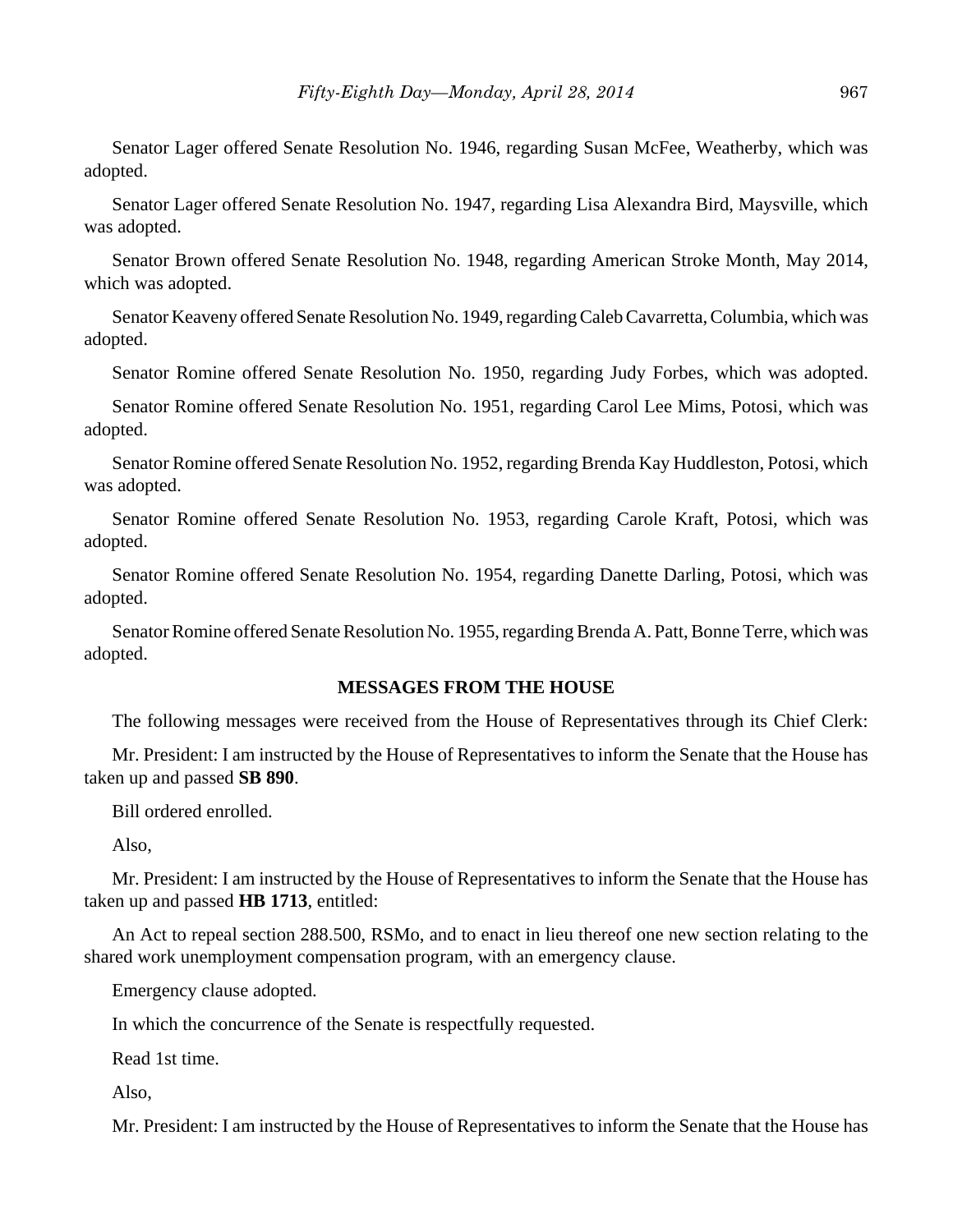taken up and passed **HCS** for **HB 1304**, entitled:

An Act to repeal section 311.200, RSMo, and to enact in lieu thereof one new section relating to liquor licenses, with an effective date.

In which the concurrence of the Senate is respectfully requested.

Read 1st time.

Also,

Mr. President: I am instructed by the House of Representatives to inform the Senate that the House has taken up and passed **HCS** for **HB 1952**, entitled:

An Act to repeal section 281.065, RSMo, and to enact in lieu thereof one new section relating to certified commercial pesticide applicators.

In which the concurrence of the Senate is respectfully requested.

Read 1st time.

Also,

Mr. President: I am instructed by the House of Representatives to inform the Senate that the House has taken up and passed **HB 2126**, entitled:

An Act to repeal section 563.031, RSMo, and to enact in lieu thereof one new section relating to deadly force.

In which the concurrence of the Senate is respectfully requested.

Read 1st time.

Also,

Mr. President: I am instructed by the House of Representatives to inform the Senate that the House has taken up and passed **HCS** for **HB 2238**, entitled:

An Act to amend chapters 192, 195, and 261, RSMo, by adding thereto four new sections relating to hemp, with an emergency clause.

Emergency clause adopted.

In which the concurrence of the Senate is respectfully requested.

Read 1st time.

Also,

Mr. President: I am instructed by the House of Representatives to inform the Senate that the House has taken up and passed **HCS** for **HB 1655**, entitled:

An Act to repeal section 302.020, RSMo, and to enact in lieu thereof two new sections relating to motor vehicles, with penalty provisions.

In which the concurrence of the Senate is respectfully requested.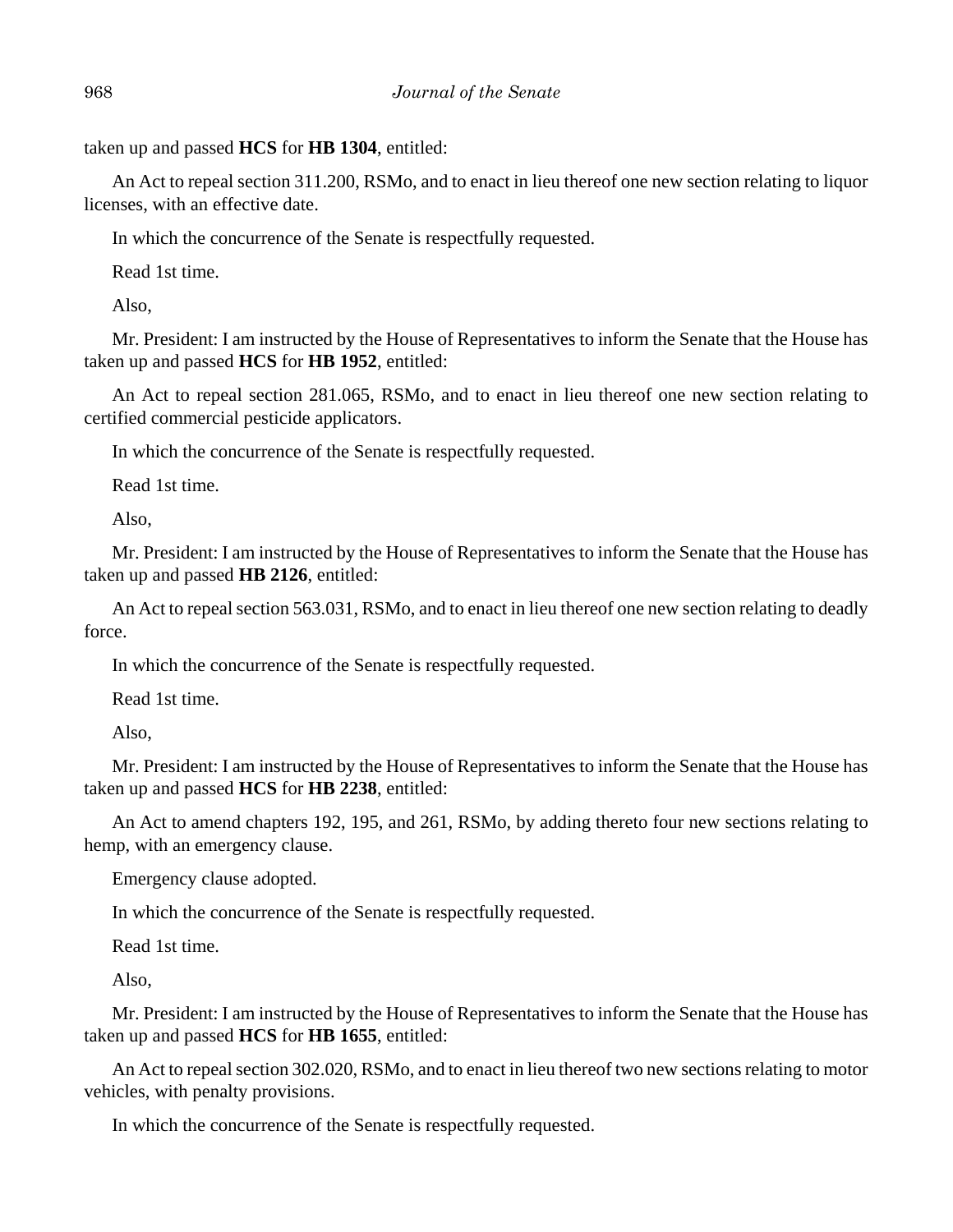Read 1st time.

Also,

Mr. President: I am instructed by the House of Representatives to inform the Senate that the House has taken up and passed **HCS** for **HB 1936**, entitled:

An Act to repeal sections 115.063, 115.065, 115.121, 115.123, 115.341, 115.349, 115.615, and 115.621, RSMo, and to enact in lieu thereof eight new sections relating to primary elections.

In which the concurrence of the Senate is respectfully requested.

Read 1st time.

Also,

Mr. President: I am instructed by the House of Representatives to inform the Senate that the House has taken up and passed **HCS** for **HB 2085**, entitled:

An Act to repeal section 478.437, RSMo, and to enact in lieu thereof two new sections relating to judgeships.

In which the concurrence of the Senate is respectfully requested.

Read 1st time.

Also,

Mr. President: I am instructed by the House of Representatives to inform the Senate that the House has taken up and passed **HB 1684**, entitled:

An Act to repeal sections 135.305, 135.700, 135.710, and 137.010, RSMo, and to enact in lieu thereof four new sections relating to a tax credits.

In which the concurrence of the Senate is respectfully requested.

Read 1st time.

# **HOUSE BILLS ON THIRD READING**

**HCS** for **HB 2001**, entitled:

An Act to appropriate money to the Board of Fund Commissioners for the cost of issuing and processing State Water Pollution Control Bonds, Stormwater Control Bonds, and Fourth State Building Bonds, as provided by law, to include payments from the Water Pollution Control Bond and Interest Fund, Stormwater Control Bond and Interest Fund, and Fourth State Building Bond and Interest Fund, and to transfer money among certain funds for the period beginning July 1, 2014 and ending June 30, 2015; provided that no funds of these sections shall be expended for the purpose of costs associated with the travel or staffing of the offices of the Governor, Lieutenant Governor, Secretary of State, State Auditor, State Treasurer, or Attorney General.

Was taken up by Senator Schaefer.

On motion of Senator Schaefer, **HCS** for **HB 2001** was read the 3rd time and passed by the following vote: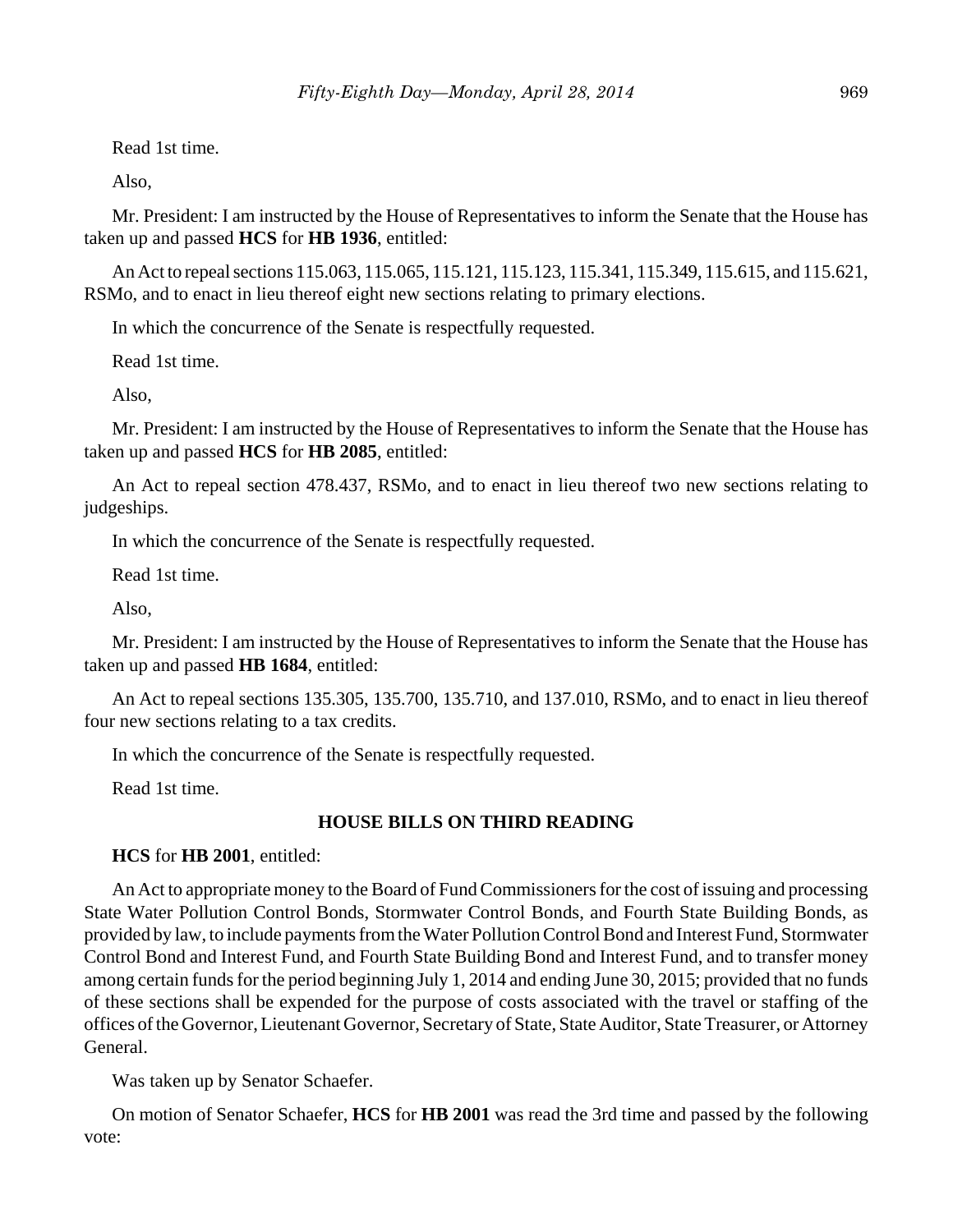| <b>Brown</b> | Chappelle-Nadal            | Cunningham  | Curls     | Dempsey | Dixon      | Emery    | Holsman       |
|--------------|----------------------------|-------------|-----------|---------|------------|----------|---------------|
| Justus       | Kehoe                      | Kraus       | Lager     | Libla   | Munzlinger | Nasheed  | <b>Nieves</b> |
| Parson       | Pearce                     | Richard     | Romine    | Sater   | Schaaf     | Schaefer | Schmitt       |
| Sifton       | Silvey                     | Wallingford | Wasson-28 |         |            |          |               |
|              | $NTAXC = C_{\text{model}}$ |             |           |         |            |          |               |

YEAS—Senators

NAYS—Senator Lamping—1

Absent—Senators

LeVota Walsh—2

Absent with leave—Senator Keaveny—1

Vacancies—2

The President declared the bill passed.

On motion of Senator Schaefer, title to the bill was agreed to.

Senator Schaefer moved that the vote by which the bill passed be reconsidered.

Senator Richard moved that motion lay on the table, which motion prevailed.

**HCS** for **HB 2002**, with **SCS**, entitled:

An Act to appropriate money for the expenses, grants, refunds, and distributions of the State Board of Education and the Department of Elementary and Secondary Education, and the several divisions and programs thereof to be expended only as provided in Article IV, Section 28 of the Constitution of Missouri, and to transfer money among certain funds for the period beginning July 1, 2014 and ending June 30, 2015; provided that no funds from these sections shall be expended for the purpose of costs associated with the offices of the Governor, Lieutenant Governor, Secretary of State, State Auditor, State Treasurer, or Attorney General, and further provided that the Department of Elementary and Secondary Education shall employ no more than 808.34 full-time equivalent employees (FTE) from the General Revenue Fund, 850.67 FTE from federal funds, and 16.83 FTE from all other funds.

Was taken up by Senator Schaefer.

**SCS** for **HCS** for **HB 2002**, entitled:

# SENATE COMMITTEE SUBSTITUTE FOR HOUSE COMMITTEE SUBSTITUTE FOR HOUSE BILL NO. 2002

An Act to appropriate money for the expenses, grants, refunds, and distributions of the State Board of Education and the Department of Elementary and Secondary Education, and the several divisions and programs thereof to be expended only as provided in Article IV, Section 28 of the Constitution of Missouri, and to transfer money among certain funds for the period beginning July 1, 2014 and ending June 30, 2015; provided that no funds from these sections shall be expended for the purpose of costs associated with the offices of the Governor, Lieutenant Governor, Secretary of State, State Auditor, State Treasurer, or Attorney General.

Was taken up.

Senator Schaefer moved that **SCS** for **HCS** for **HB 2002** be adopted.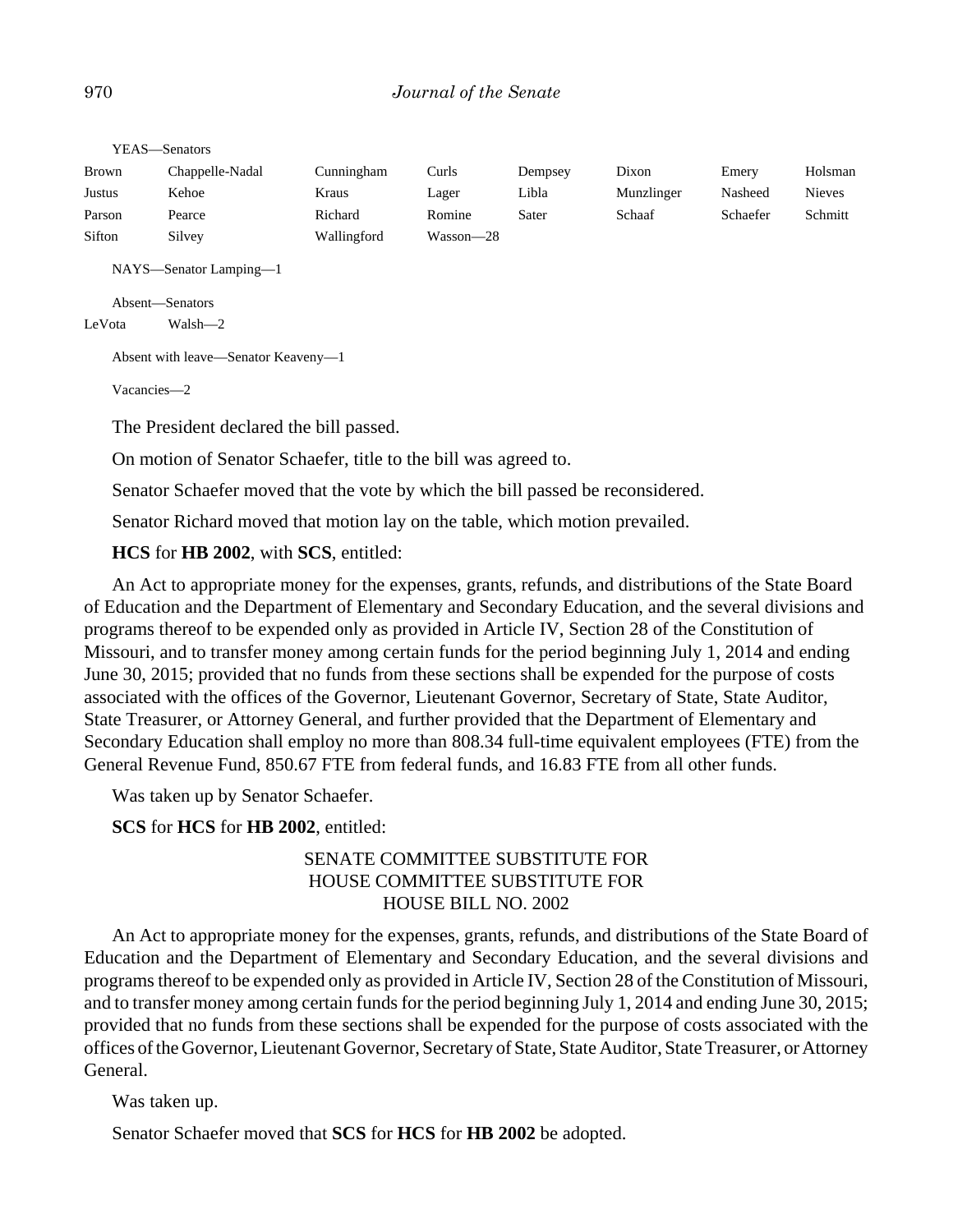Senator LeVota offered **SA 1**:

#### SENATE AMENDMENT NO. 1

Amend Senate Committee Substitute for House Committee Substitute for House Bill No. 2002, Page 2, Section 2.015, Line 2, by striking the number "\$3,679,310,241" and inserting in lieu thereof the number "\$3,773,310,241"; and

Further amend said bill, said page, said section, line 7 by striking the number "\$3,353,283,124" and inserting in lieu thereof the number "\$3,447,283,124" and

Further amend said bill, said page, said section, line 13 by striking the number "2,186,646,636" and inserting in lieu thereof the number "2,280,646,636" and

Further amend said bill, page 3, said section, line 34 by striking the number "\$3,742,990,782" and inserting in lieu thereof the number "\$3,836,990,782" and

Further amend said bill, page 12, section 2.255, line 4 by striking the number "\$2,036,379,563" and inserting in lieu thereof the number "2,130,379,563" and

Further amend bill totals accordingly.

Senator LeVota moved that the above amendment be adopted, which motion failed.

President Kinder assumed the Chair.

Senator Holsman offered **SA 2**:

#### SENATE AMENDMENT NO. 2

Amend Senate Committee Substitute for House Committee Substitute for House Bill No. 2002, Page 2, Section 2.015, Line 2, by striking the number "\$3,679,310,241" and inserting in lieu thereof the number "\$3,773,310,241"; and

Further amend said bill, said page, said section, line 11 by striking the number "\$16,000,000" and inserting in lieu thereof the number "\$110,000,000" and

Further amend said bill, said page, said section, line 13 by striking the number "2,186,646,636" and inserting in lieu thereof the number "2,280,646,636" and

Further amend said bill, page 3, said section, line 34 by striking the number "\$3,742,990,782" and inserting in lieu thereof the number "\$3,836,990,782" and

Further amend said bill, page 12, section 2.255, line 4 by striking the number "\$2,036,379,563" and inserting in lieu thereof the number "2,130,379,563" and

Further amend bill totals accordingly.

Senator Holsman moved that the above amendment be adopted, which motion failed.

Senator Chappelle-Nadal offered **SA 3**:

#### SENATE AMENDMENT NO. 3

Amend Senate Committee Substitute for House Committee Substitute for House Bill No. 2002, Page 5, Section 2.070, Line 13, by striking the number "\$3,370,999" and inserting in lieu thereof the number "\$3,185,589" and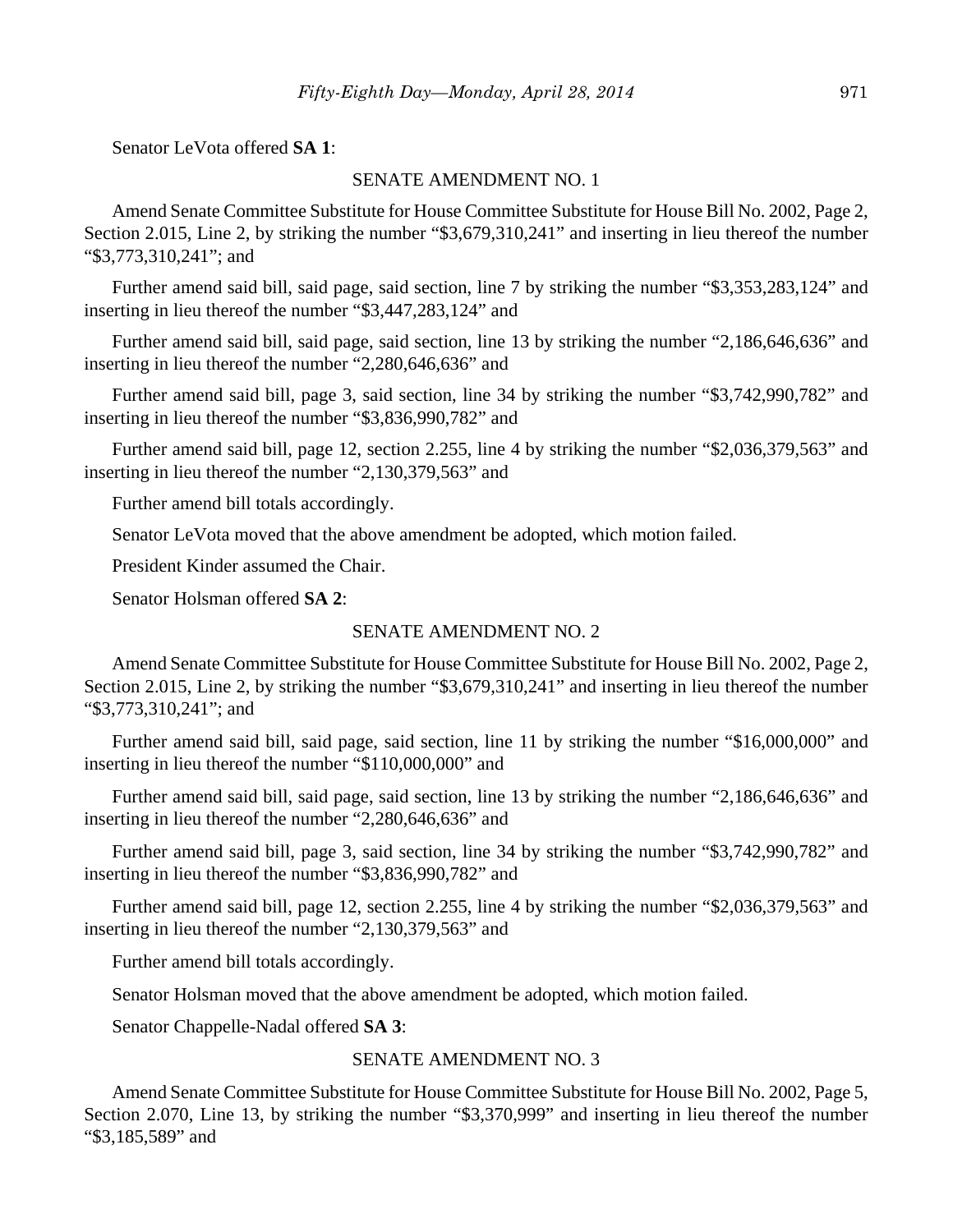Further amend section and bill totals accordingly.

Senator Chappelle-Nadal moved that the above amendment be adopted, which motion prevailed.

Senator Schmitt assumed the Chair.

Senator Keaveny offered **SA 4**:

#### SENATE AMENDMENT NO. 4

Amend Senate Committee Substitute for House Committee Substitute for House Bill No. 2002, Page 2, Section 2.015, Line 2, by striking the number "\$3,679,310,241" and inserting in lieu thereof the number "\$3,773,310,241"; and

Further amend said bill, said page, said section, line 9 by striking the number "\$144,660,376" and inserting in lieu thereof the number "\$238,660,376" and

Further amend said bill, said page, said section, line 13 by striking the number "2,186,646,636" and inserting in lieu thereof the number "2,280,646,636" and

Further amend said bill, page 3, said section, line 34 by striking the number "\$3,742,990,782" and inserting in lieu thereof the number "\$3,836,990,782" and

Further amend said bill, page 12, section 2.255, line 4 by striking the number "\$2,036,379,563" and inserting in lieu thereof the number "2,130,379,563" and

Further amend bill totals accordingly.

Senator Keaveny moved that the above amendment be adopted, which motion failed.

Senator Schaefer moved that **SCS** for **HCS** for **HB 2002**, as amended, be adopted, which motion prevailed.

On motion of Senator Schaefer, **SCS** for **HCS** for **HB 2002**, as amended, was read the 3rd time and passed by the following vote:

| YEAS—Senators |                 |            |             |         |           |            |          |
|---------------|-----------------|------------|-------------|---------|-----------|------------|----------|
| <b>Brown</b>  | Chappelle-Nadal | Cunningham | Curls       | Dempsey | Dixon     | Emery      | Holsman  |
| <b>Justus</b> | Keaveny         | Kehoe      | Kraus       | Lager   | Libla     | Munzlinger | Nasheed  |
| <b>Nieves</b> | Parson          | Pearce     | Richard     | Romine  | Sater     | Schaaf     | Schaefer |
| Schmitt       | Sifton          | Silvey     | Wallingford | Walsh   | Wasson-30 |            |          |

NAYS—Senators Lamping LeVota—2

Absent—Senators—None

Absent with leave—Senators—None

Vacancies—2

The President declared the bill passed.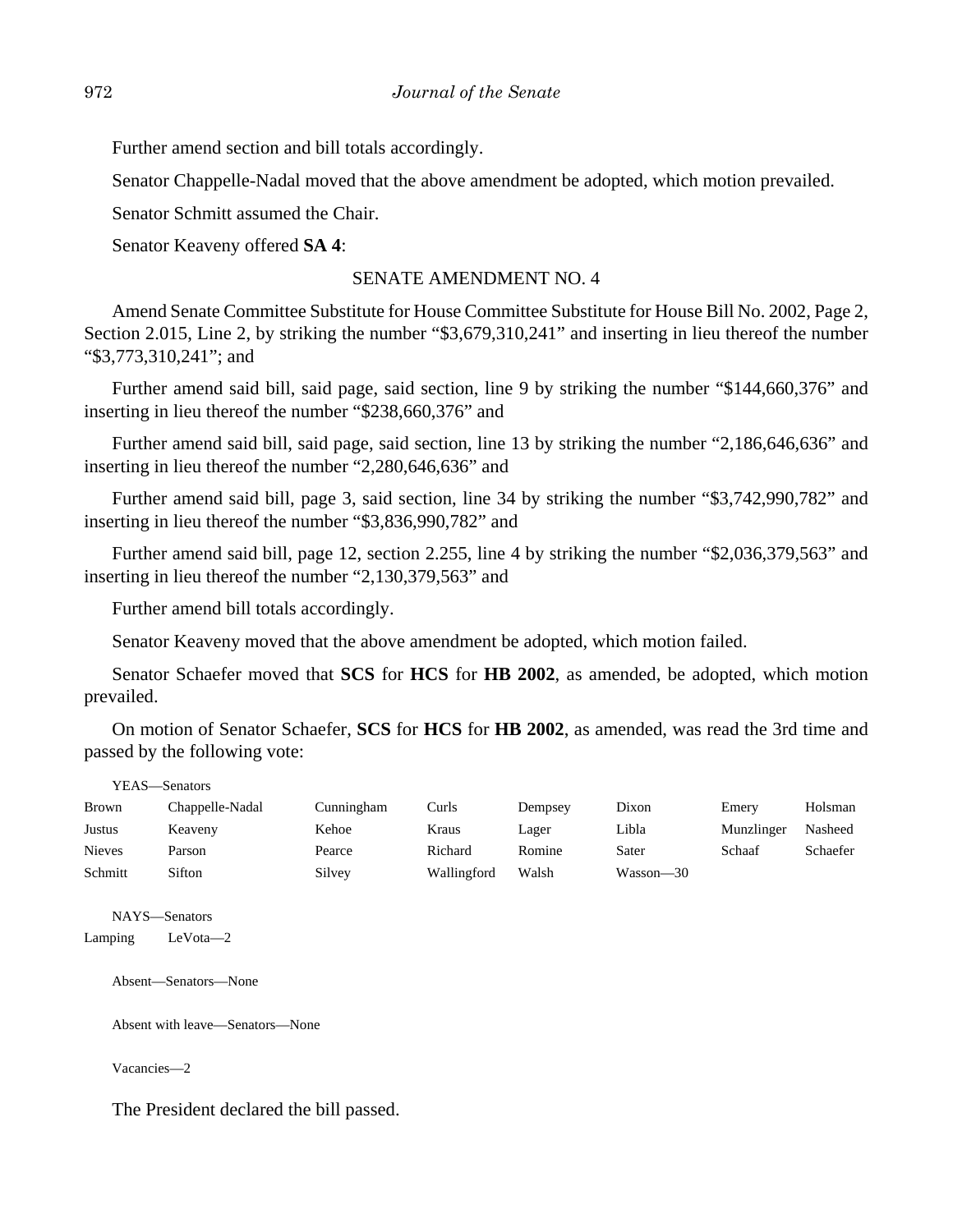On motion of Senator Schaefer, title to the bill was agreed to.

Senator Schaefer moved that the vote by which the bill passed be reconsidered.

Senator Richard moved that motion lay on the table, which motion prevailed.

## **REPORTS OF STANDING COMMITTEES**

Senator Richard, Chairman of the Committee on Rules, Joint Rules, Resolutions and Ethics, submitted the following report:

Mr. President: Your Committee on Rules, Joint Rules, Resolutions and Ethics, to which was referred **HCS** for **SS** for **SCS** for **SB 491**, begs leave to report that it has examined the same and finds that the bill has been duly enrolled and that the printed copies furnished the Senators are correct.

President Pro Tem Dempsey assumed the Chair.

## **SIGNING OF BILLS**

The President Pro Tem announced that all other business would be suspended and **HCS** for **SS** for **SCS** for **SB 491**, having passed both branches of the General Assembly, would be read at length by the Secretary, and if no objections be made, the bill would be signed by the President Pro Tem to the end that it may become law. No objections being made, the bill was so read by the Secretary and signed by the President Pro Tem.

## **HOUSE BILLS ON THIRD READING**

#### **HCS** for **HB 2003**, with **SCS**, entitled:

An Act to appropriate money for the expenses, grants, refunds, and distributions of the Department of Higher Education, the several divisions, programs, and institutions of higher education included therein to be expended only as provided in Article IV, Section 28 of the Constitution of Missouri, and to transfer money among certain funds for the period beginning July 1, 2014 and ending June 30, 2015; provided that no funds from these sections shall be expended for the purpose of costs associated with the offices of the Governor, Lieutenant Governor, Secretary of State, State Auditor, State Treasurer, or Attorney General, and further provided that no funds shall be expended at public institutions of higher education that offer a tuition rate to an unlawfully present covered student pursuant to 173.110, RSMo, that is less than the tuition rate charged to citizens or nationals of the United States whose residence is not in Missouri, and further provided that the Department of Higher Education shall employ no more than 14.88 full-time equivalent employees (FTE) from the General Revenue Fund, 1.49 FTE from federal funds, and 64.02 FTE from all other funds.

Was taken up by Senator Schaefer.

**SCS** for **HCS** for **HB 2003**, entitled:

# SENATE COMMITTEE SUBSTITUTE FOR HOUSE COMMITTEE SUBSTITUTE FOR HOUSE BILL NO. 2003

An Act to appropriate money for the expenses, grants, refunds, and distributions of the Department of Higher Education, the several divisions, programs, and institutions of higher education included therein to be expended only as provided in Article IV, Section 28 of the Constitution of Missouri, and to transfer money among certain funds for the period beginning July 1, 2014 and ending June 30, 2015; provided that no funds from these sections shall be expended for the purpose of costs associated with the offices of the Governor, Lieutenant Governor, Secretary of State, State Auditor, State Treasurer, or Attorney General, and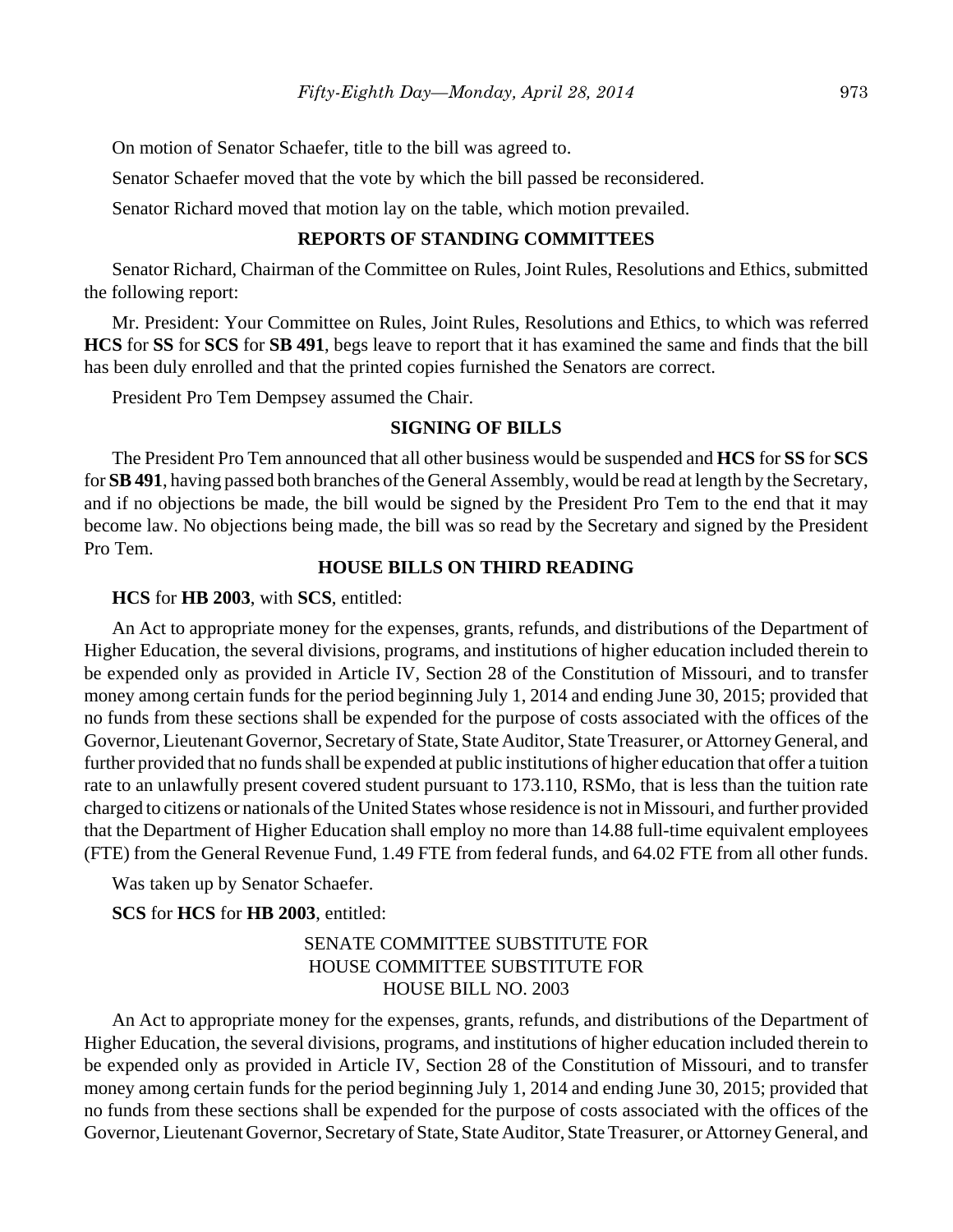further provided that no funds shall be expended at public institutions of higher education that knowingly offers a tuition rate to an unlawfully present covered student pursuant to 173.110, RSMo, that is less than the tuition rate charged to citizens or nationals of the United States whose residence is not in Missouri.

Was taken up.

Senator Schaefer moved that **SCS** for **HCS** for **HB 2003** be adopted.

Senator Pearce offered **SA 1**:

# SENATE AMENDMENT NO. 1

Amend Senate Committee Substitute for House Committee Substitute for House Bill No. 2003, Page 9, Section 3.210, Line 4, by inserting immediately after all of said line the following:

"For the Missouri Science, Technology, Engineering and Mathematics initiative pursuant to Chapter 173, RSMo. to develop a program to enable high school students to earn industry recognized information technology skills certification that can articulate toward post-secondary credit.

From General Revenue Fund . . . . . . . . . . . . . . . . . . . . . . . . . . . . . . . . . . . . . . . . . . . . . . . . 101,880"; and

Further amend all section and bill totals accordingly.

Senator Pearce moved that the above amendment be adopted, which motion prevailed.

Senator Schmitt assumed the Chair.

Senator Justus offered **SA 2**:

# SENATE AMENDMENT NO. 2

Amend Senate Committee Substitute for House Committee Substitute for House Bill No. 2003, Page 1, In the Title, Lines 8 thru 11, by striking all of said lines and inserting in lieu thereof "Auditor, State Treasurer, or Attorney General."

Senator Justus moved that the above amendment be adopted, which motion failed on a standing division vote.

Senator Schaefer moved that **SCS** for **HCS** for **HB 2003**, as amended, be adopted, which motion prevailed.

On motion of Senator Schaefer, **SCS** for **HCS** for **HB 2003**, as amended, was read the 3rd time and passed by the following vote:

|        | YEAS—Senators   |            |            |         |          |        |             |
|--------|-----------------|------------|------------|---------|----------|--------|-------------|
| Brown  | Chappelle-Nadal | Cunningham | Curls      | Dempsey | Dixon    | Emery  | Holsman     |
| Kehoe  | LeVota          | Libla      | Munzlinger | Nasheed | Parson   | Pearce | Richard     |
| Romine | Sater           | Schaaf     | Schaefer   | Schmitt | Sifton   | Silvey | Wallingford |
| Walsh  | Wasson-26       |            |            |         |          |        |             |
|        |                 |            |            |         |          |        |             |
|        | NAYS-Senators   |            |            |         |          |        |             |
| Justus | Keaveny         | Kraus      | Lager      | Lamping | Nieves-6 |        |             |

Absent—Senators—None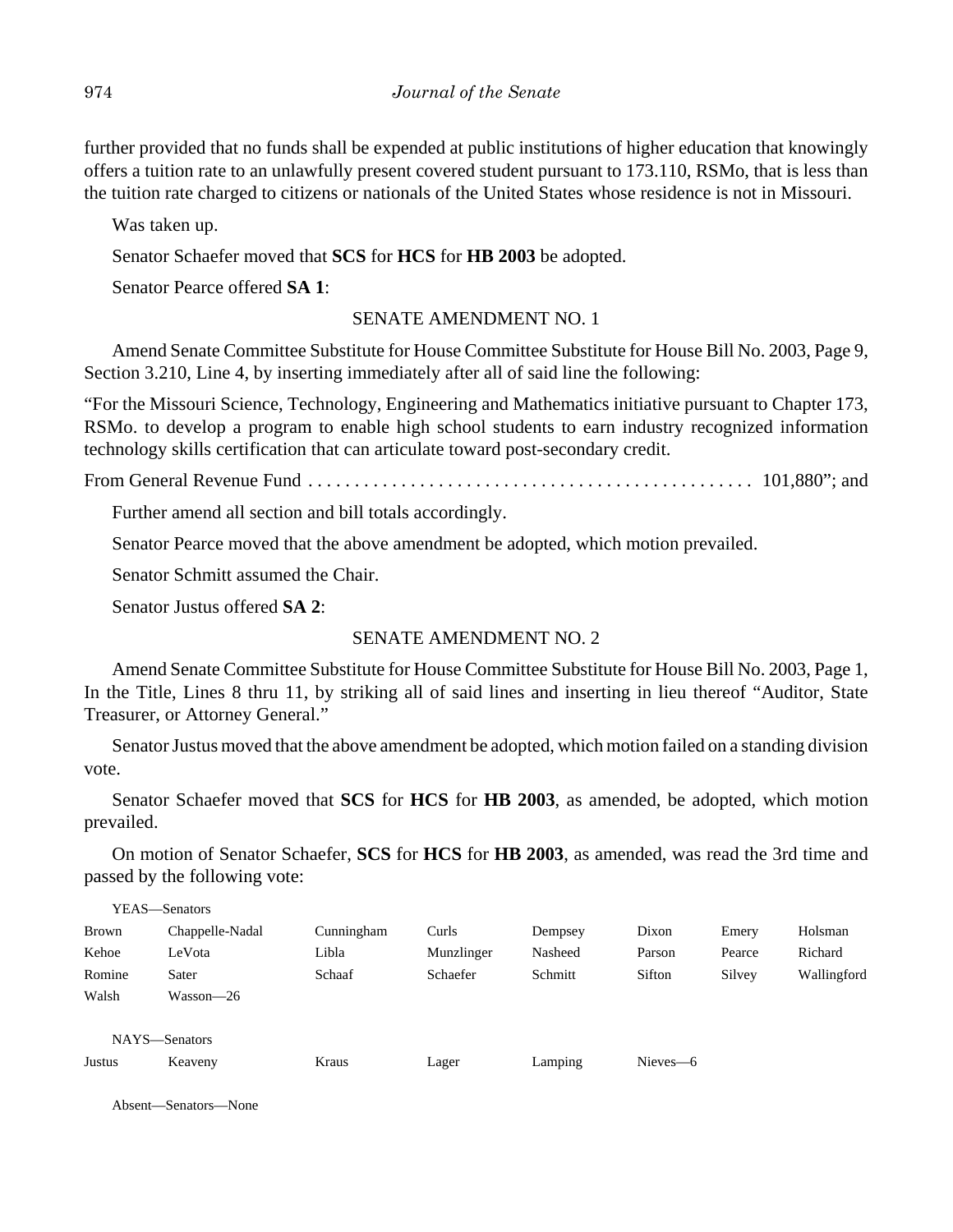Absent with leave—Senators—None

Vacancies—2

The President declared the bill passed.

On motion of Senator Schaefer, title to the bill was agreed to.

Senator Schaefer moved that the vote by which the bill passed be reconsidered.

Senator Richard moved that motion lay on the table, which motion prevailed.

#### **HCS** for **HB 2004**, with **SCS**, entitled:

An Act to appropriate money for the expenses, grants, refunds, and distributions of the Department of Revenue, the Department of Transportation, and the several divisions and programs thereof to be expended only as provided in Article IV, Section 28 of the Constitution of Missouri, and to transfer money among certain funds for the period beginning July 1, 2014 and ending June 30, 2015; provided that no funds from these sections shall be expended for the purpose of costs associated with the offices of the Governor, Lieutenant Governor, Secretary of State, State Auditor, State Treasurer, or Attorney General, and further provided that the Department of Revenue shall employ no more than 939.03 full-time equivalent employees (FTE) from the General Revenue Fund, 6.67 FTE from federal funds, and 416.58 FTE from all other funds, and further provided that the Department of Transportation shall employ no more than zero full-time equivalent employees (FTE) from the General Revenue Fund, 15.26 FTE from federal funds, and 5,582.08 FTE from all other funds.

Was taken up by Senator Schaefer.

## **SCS** for **HCS** for **HB 2004**, entitled:

## SENATE COMMITTEE SUBSTITUTE FOR HOUSE COMMITTEE SUBSTITUTE FOR HOUSE BILL NO. 2004

An Act appropriate money for the expenses, grants, refunds, and distributions of the Department of Revenue, the Department of Transportation, and the several divisions and programs thereof to be expended only as provided in Article IV, Section 28 of the Constitution of Missouri, and to transfer money among certain funds for the period beginning July 1, 2014 and ending June 30, 2015; provided that no funds from these sections shall be expended for the purpose of costs associated with the offices of the Governor, Lieutenant Governor, Secretary of State, State Auditor, State Treasurer, or Attorney General; and further provided that no funds shall be expended, loaned or granted for the purchase, leasing, operation or maintenance of license plate readers unless authorized specifically by the legislature; and further provided that no funds shall be used to pay the costs of conferences or meetings held by AAMVA, travel to attend such conferences or meetings, participation with boards, committees, or administration of AAMVA, or for the collection or retention of individual data by AAMVA that violates any state law.

Was taken up.

Senator Schaefer moved that **SCS** for **HCS** for **HB 2004** be adopted, which motion prevailed.

On motion of Senator Schaefer, **SCS** for **HCS** for **HB 2004** was read the 3rd time and passed by the following vote: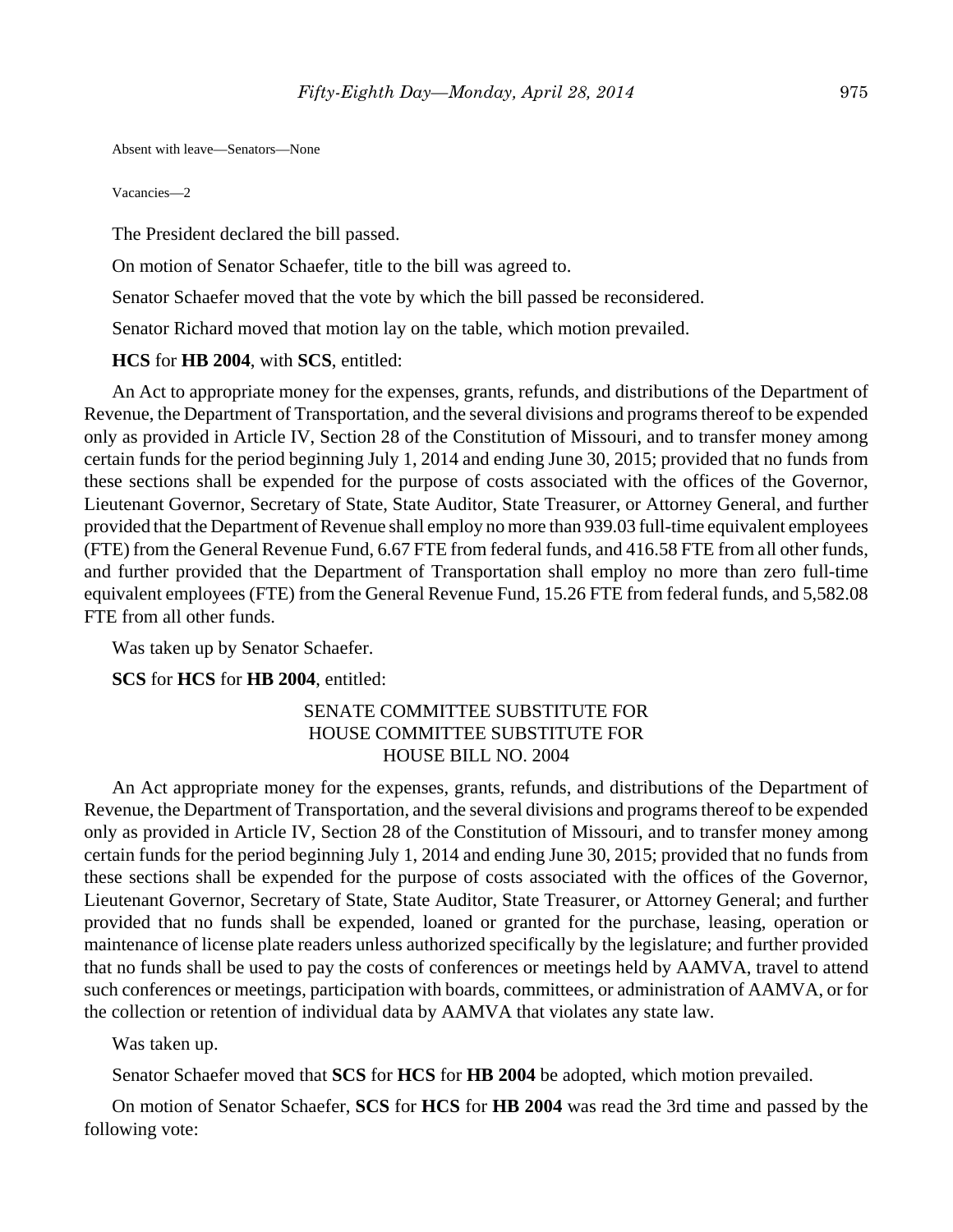| <b>Brown</b> | Chappelle-Nadal | Cunningham | Curls       | Dempsey | Dixon     | Emery  | Holsman    |
|--------------|-----------------|------------|-------------|---------|-----------|--------|------------|
| Justus       | Keaveny         | Kehoe      | Kraus       | Lager   | LeVota    | Libla  | Munzlinger |
| Nasheed      | Parson          | Pearce     | Richard     | Romine  | Sater     | Schaaf | Schaefer   |
| Schmitt      | Sifton          | Silvey     | Wallingford | Walsh   | Wasson—30 |        |            |

YEAS—Senators

NAYS—Senators

Lamping Nieves—2

Absent—Senators—None

Absent with leave—Senators—None

Vacancies—2

The President declared the bill passed.

On motion of Senator Schaefer, title to the bill was agreed to.

Senator Schaefer moved that the vote by which the bill passed be reconsidered.

Senator Richard moved that motion lay on the table, which motion prevailed.

**HCS** for **HB 2005**, with **SCS**, entitled:

An Act to appropriate money for the expenses, grants, refunds, and distributions of the Office of Administration, the Department of Transportation, the Department of Conservation, the Department of Public Safety, the Chief Executive's Office, and the several divisions and programs thereof to be expended only as provided in Article IV, Section 28 of the Constitution of Missouri, and to transfer money among certain funds for the period beginning July 1, 2014 and ending June 30, 2015; provided that no funds from these sections shall be expended for the purpose of costs associated with the travel or staffing of the offices of the Governor, Lieutenant Governor, Secretary of State, State Auditor, State Treasurer, or Attorney General, and further provided that the Office of Administration shall employ no more than 652.76 full-time equivalent employees (FTE) from the General Revenue Fund, 332.50 FTE from federal funds, and 937.89 FTE from all other funds.

Was taken up by Senator Schaefer.

**SCS** for **HCS** for **HB 2005**, entitled:

# SENATE COMMITTEE SUBSTITUTE FOR HOUSE COMMITTEE SUBSTITUTE FOR HOUSE BILL NO. 2005

An Act to appropriate money for the expenses, grants, refunds, and distributions of the Office of Administration, the Department of Transportation, the Department of Conservation, the Department of Public Safety, the Chief Executive's Office, and the several divisions and programs thereof to be expended only as provided in Article IV, Section 28 of the Constitution of Missouri, and to transfer money among certain funds for the period beginning July 1, 2014 and ending June 30, 2015; provided that no funds from these sections shall be expended for the purpose of costs associated with the travel or staffing of the offices of the Governor, Lieutenant Governor, Secretary of State, State Auditor, State Treasurer, or Attorney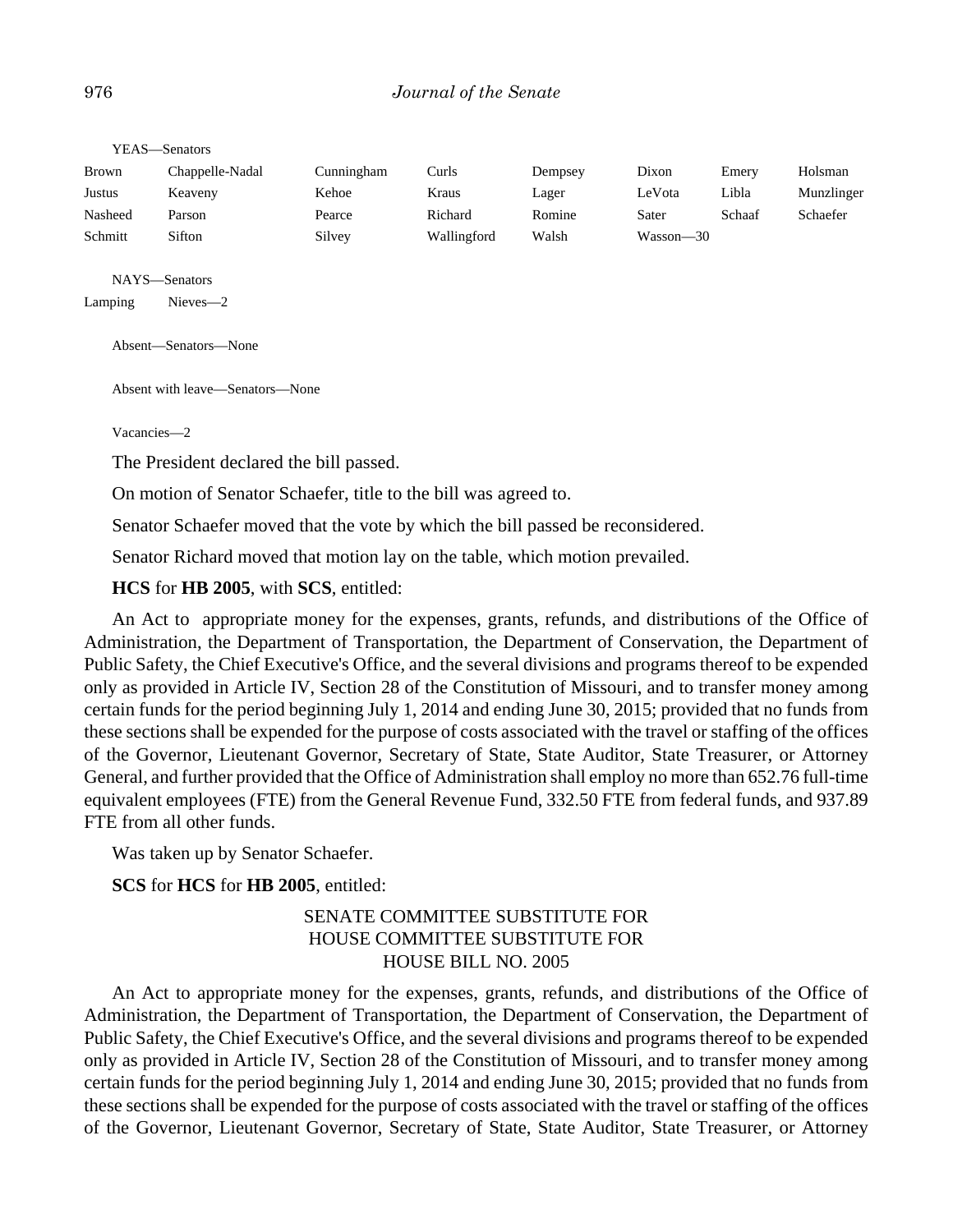General; and further provided that no funds shall be expended, loaned or granted for the purchase, leasing, operation or maintenance of license plate readers unless authorized specifically by the legislature.

Was taken up.

Senator Schaefer moved that **SCS** for **HCS** for **HB 2005** be adopted, which motion prevailed.

On motion of Senator Schaefer, **SCS** for **HCS** for **HB 2005** was read the 3rd time and passed by the following vote:

|               | YEAS—Senators   |             |         |           |        |            |         |
|---------------|-----------------|-------------|---------|-----------|--------|------------|---------|
| Brown         | Chappelle-Nadal | Cunningham  | Curls   | Dempsey   | Dixon  | Emery      | Holsman |
| Justus        | Keaveny         | Kehoe       | Lager   | LeVota    | Libla  | Munzlinger | Nasheed |
| <b>Nieves</b> | Parson          | Pearce      | Richard | Romine    | Schaaf | Schaefer   | Schmitt |
| Sifton        | Silvey          | Wallingford | Walsh   | Wasson—29 |        |            |         |

```
NAYS—Senators
Kraus Lamping—2
```
Absent—Senator Sater—1

Absent with leave—Senators—None

Vacancies—2

The President declared the bill passed.

On motion of Senator Schaefer, title to the bill was agreed to.

Senator Schaefer moved that the vote by which the bill passed be reconsidered.

Senator Richard moved that motion lay on the table, which motion prevailed.

#### **BILLS DELIVERED TO THE GOVERNOR**

**HCS** for **SS** for **SCS** for **SB 491**, after having been duly signed by the Speaker of the House of Representatives in open session, was delivered to the Governor by the Secretary of the Senate.

## **MESSAGES FROM THE HOUSE**

The following messages were received from the House of Representatives through its Chief Clerk:

Mr. President: I am instructed by the House of Representatives to inform the Senate that the House has taken up and passed **HB 1647**, entitled:

An Act to amend chapter 1, RSMo, by adding thereto one new section relating to prohibitions on certain policies that infringe on private property rights.

In which the concurrence of the Senate is respectfully requested.

Read 1st time.

Also,

Mr. President: I am instructed by the House of Representatives to inform the Senate that the House has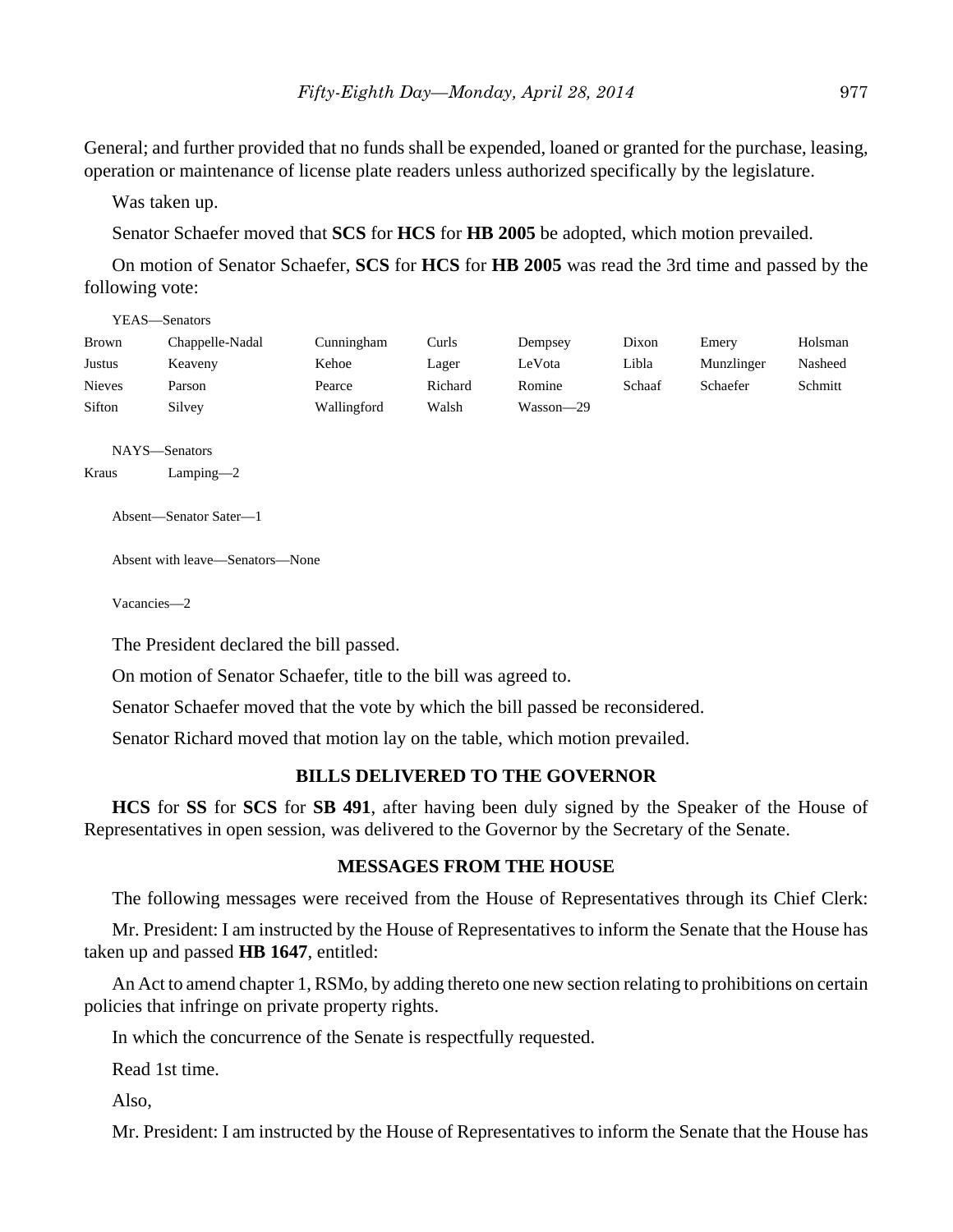taken up and passed **HB 1358**, entitled:

An Act to repeal sections 393.1000 and 393.1003, RSMo, and to enact in lieu thereof two new sections relating to infrastructure system replacement surcharges.

In which the concurrence of the Senate is respectfully requested.

Read 1st time.

Also,

Mr. President: I am instructed by the House of Representatives to inform the Senate that the House has taken up and passed **HB 2079**, entitled:

An Act to repeal section 393.015, RSMo, and to enact in lieu thereof two new sections relating to terminations of water services.

In which the concurrence of the Senate is respectfully requested.

Read 1st time.

Also,

Mr. President: I am instructed by the House of Representatives to inform the Senate that the House has taken up and passed **HCS** for **HB 2116**, entitled:

An Act to repeal sections 84.340, 94.902, 287.243, 321.015, 321.130, 321.210, 571.030, 575.120, 575.153, and 595.030, RSMo, and to enact in lieu thereof eleven new sections relating to public safety.

In which the concurrence of the Senate is respectfully requested.

Read 1st time.

Also,

Mr. President: I am instructed by the House of Representatives to inform the Senate that the House has taken up and passed **HCS** for **HB 1867**, entitled:

An Act to repeal sections 319.015, 319.016, 319.022, 319.024, 319.025, 319.026, 319.027, 319.028, 319.029, 319.030, 319.035, 319.040, 319.041, 319.045, and 319.050, RSMo, and to enact in lieu thereof thirteen new sections relating to underground facility safety, with an effective date.

In which the concurrence of the Senate is respectfully requested.

Read 1st time.

Also,

Mr. President: I am instructed by the House of Representatives to inform the Senate that the House has taken up and passed **HCS** for **HB 1231**, entitled:

An Act to repeal sections 56.363, 56.800, 56.805, 56.807, 56.811, 56.827, 56.833, 56.840, 105.684, 211.183, 211.447, 302.065, 452.375, 452.400, 452.556, 453.015, 453.040, 453.110, 455.007, 456.950, 478.437, 478.610, 488.026, 516.140, 516.350, 536.010, 546.720, 575.153, 578.501, 578.502, 578.503, 632.480, 632.483, and 632.484, RSMo, and to enact in lieu thereof forty-eight new sections relating to judicial procedures, with penalty provisions.

In which the concurrence of the Senate is respectfully requested.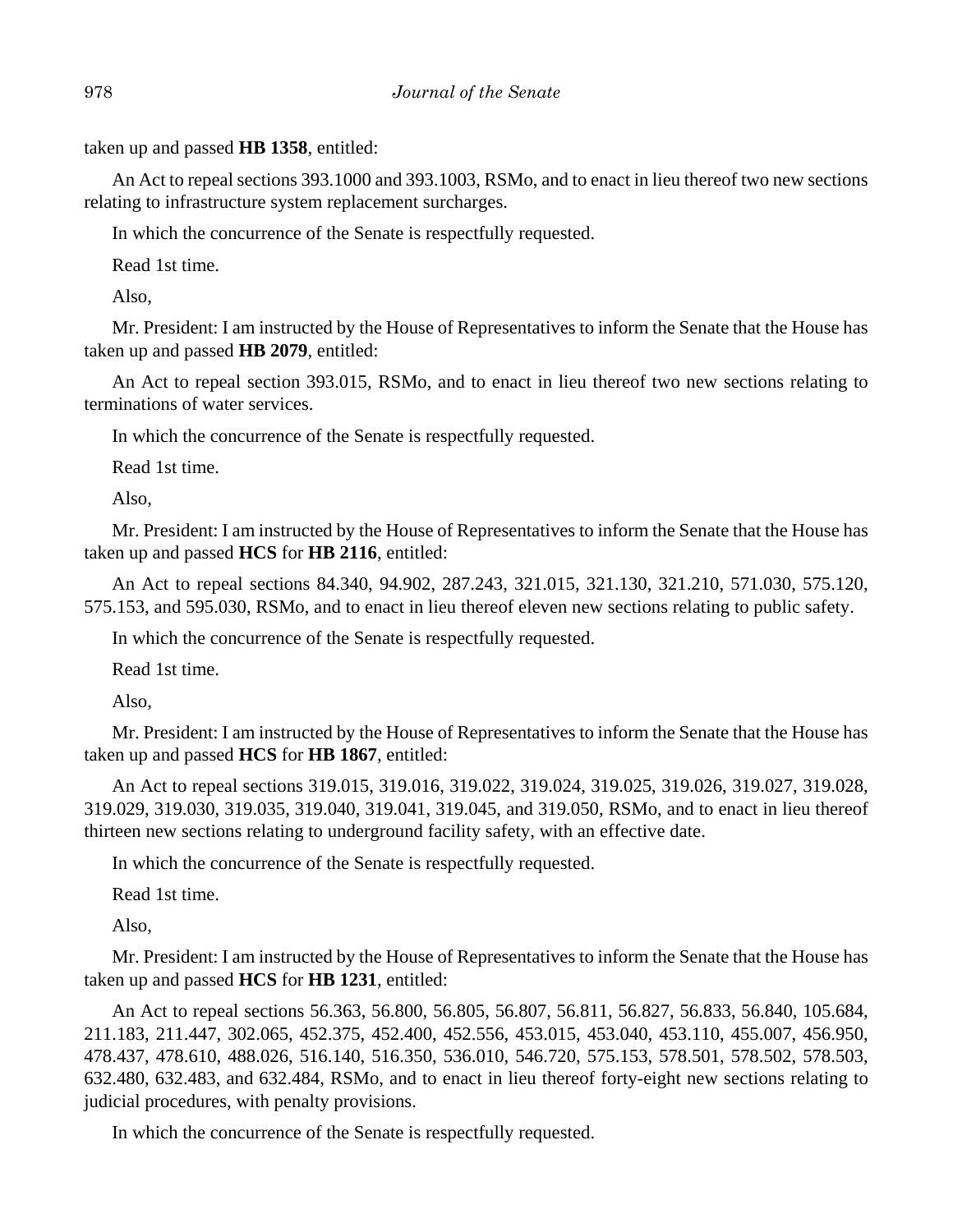Read 1st time.

Also,

Mr. President: I am instructed by the House of Representatives to inform the Senate that the House has taken up and passed **HCS** for **HB 1612**, entitled:

An Act to repeal sections 408.040, 488.305, 525.020, 525.040, 525.070, 525.080, 525.230, and 525.310, RSMo, and to enact in lieu thereof nine new sections relating to garnishments, with an effective date.

In which the concurrence of the Senate is respectfully requested.

Read 1st time.

Also,

Mr. President: I am instructed by the House of Representatives to inform the Senate that the House has taken up and passed **HCS** for **HB 1937**, entitled:

An Act to repeal sections 537.325, 537.345, 537.348, 578.018, and 578.030, RSMo, and to enact in lieu thereof five new sections relating to the liability of property owners, with penalty provisions.

In which the concurrence of the Senate is respectfully requested.

Read 1st time.

Also,

Mr. President: I am instructed by the House of Representatives to inform the Senate that the House has taken up and passed **SB 690**.

Bill ordered enrolled.

Also,

Mr. President: I am instructed by the House of Representatives to inform the Senate that the House has taken up and passed **SB 523**.

Bill ordered enrolled.

Also,

Mr. President: I am instructed by the House of Representatives to inform the Senate that the House has taken up and passed **HCS** for **SB 600**, entitled:

An Act to repeal sections 42.170, 42.200, 42.220, 301.3142, 347.179, 351.065, 354.150, 355.021, 357.060, 358.440, 359.651, 394.250, and 417.220, RSMo, and to enact in lieu thereof sixteen new sections relating to veterans, with penalty provisions.

With House Amendment No. 1.

## HOUSE AMENDMENT NO. 1

Amend House Committee Substitute for Senate Bill No. 600, Page 4, Section 42.315, Line 19, by inserting after all of said line the following:

"170.049. The board of each school district shall require each school in such district to **conduct educational programs and activities and** devote a period of time **at least** equal to one class period **leading**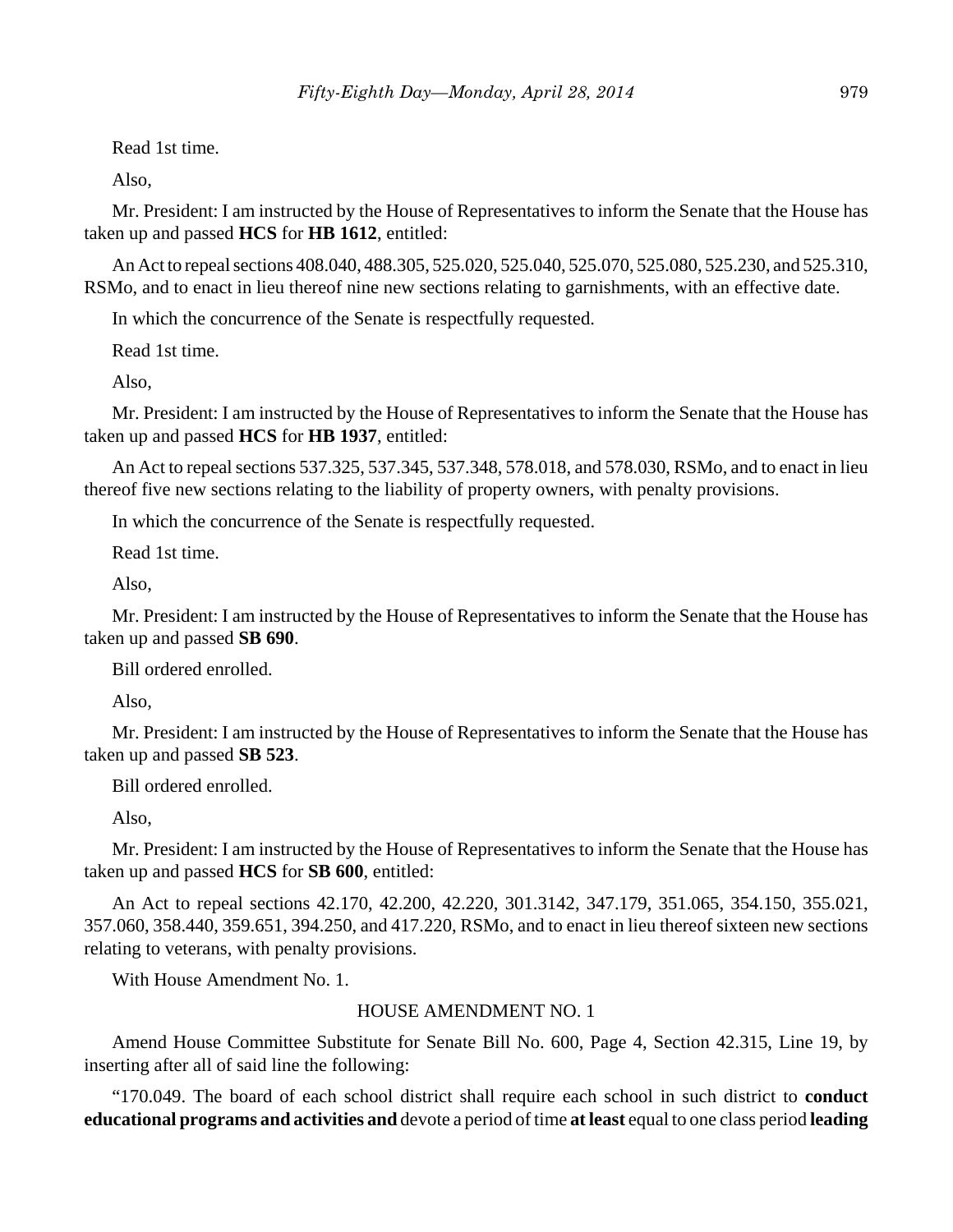**up** to an observance that conveys the meaning and significance of Veterans Day. Such observance shall take place on or as close as possible to Veterans Day. The board, in consultation with the administrators of each school in the district, shall determine the activities which will constitute the required observance.

171.051. School holidays include Thanksgiving Day, December twenty-fifth, the third Monday in February, **[**and**]** July fourth**, and may include November eleventh at the discretion of the school district**."; and

Further amend said bill by amending the title, enacting clause, and intersectional references accordingly.

In which the concurrence of the Senate is respectfully requested.

President Pro Tem Dempsey assumed the Chair.

# **REPORTS OF STANDING COMMITTEES**

Senator Lager, Chairman of the Committee on Commerce, Consumer Protection, Energy and the Environment, submitted the following report:

Mr. President: Your Committee on Commerce, Consumer Protection, Energy and the Environment, to which was referred **HCS** for **HB 1631**, begs leave to report that it has considered the same and recommends that the Senate Committee Substitute, hereto attached, do pass.

Senator Pearce, Chairman of the Committee on Education, submitted the following report:

Mr. President: Your Committee on Education, to which was referred **HB 1390**, begs leave to report that it has considered the same and recommends that the Senate Committee Substitute, hereto attached, do pass.

 Senator Munzlinger, Chairman of the Committee on Agriculture, Food Production and Outdoor Resources, submitted the following report:

Mr. President: Your Committee on Agriculture, Food Production and Outdoor Resources, to which was referred **HB 1506**, begs leave to report that it has considered the same and recommends that the bill do pass.

Senator Dixon, Chairman of the Committee on the Judiciary and Civil and Criminal Jurisprudence, submitted the following report:

Mr. President: Your Committee on the Judiciary and Civil and Criminal Jurisprudence, to which was referred **HCS** for **HBs 1307** and **1313**, begs leave to report that it has considered the same and recommends that the Senate Committee Substitute, hereto attached, do pass.

Senator Kraus, Chairman of the Committee on Ways and Means, submitted the following report:

Mr. President: Your Committee on Ways and Means, to which was referred **HB 1455**, begs leave to report that it has considered the same and recommends that the bill do pass.

Senator Brown, Chairman of the Committee on Veterans' Affairs and Health, submitted the following reports:

Mr. President: Your Committee on Veterans' Affairs and Health, to which was referred **HCS** for **HB 1779**, begs leave to report that it has considered the same and recommends that the Senate Committee Substitute, hereto attached, do pass.

Also,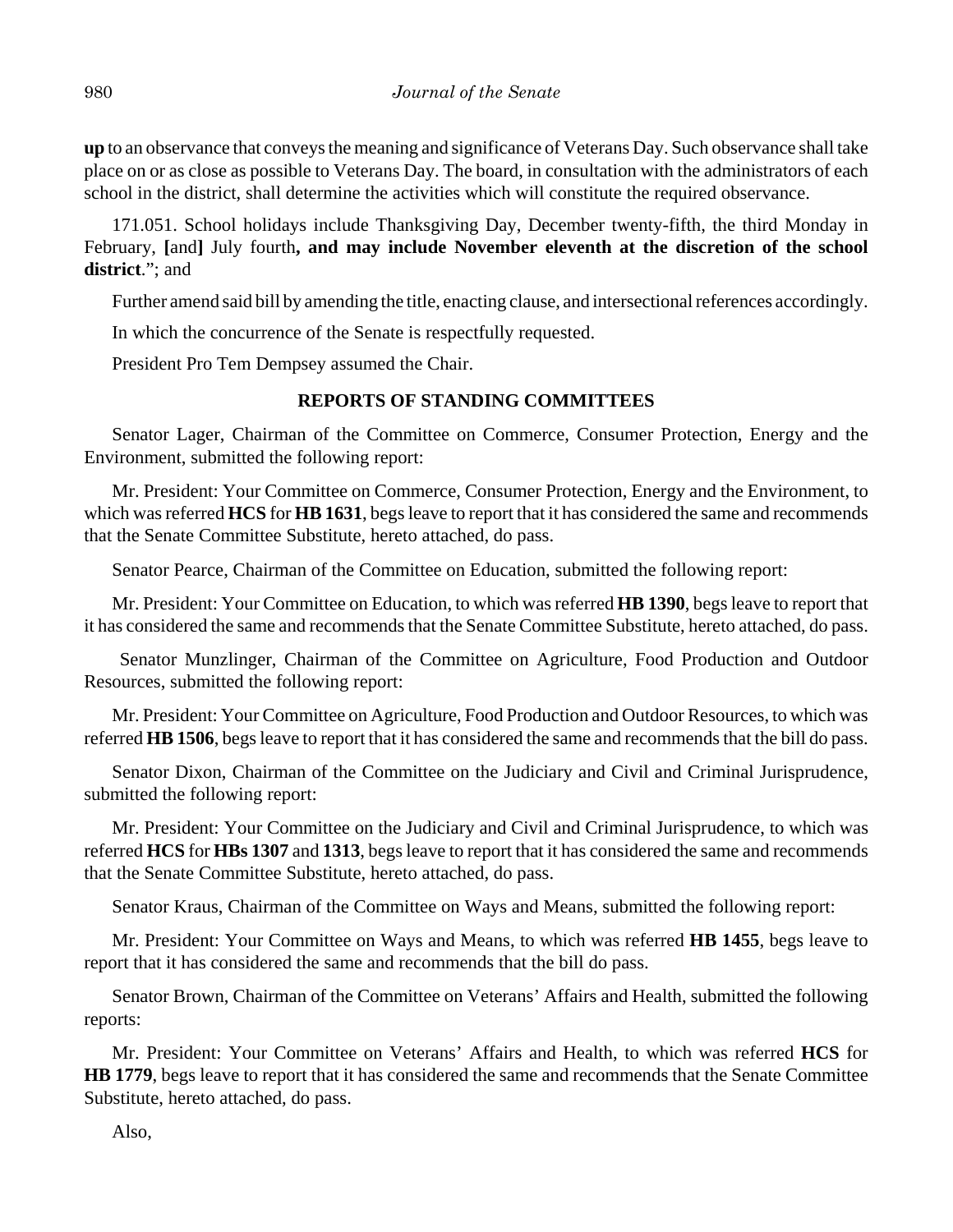Mr. President: Your Committee on Veterans' Affairs and Health, to which was referred **HB 1603**, begs leave to report that it has considered the same and recommends that the bill do pass.

Senator Kehoe, Chairman of the Committee on Transportation and Infrastructure, submitted the following report:

Mr. President: Your Committee on Transportation and Infrastructure, to which was referred **HCS** for **HB 1557**, begs leave to report that it has considered the same and recommends that the bill do pass.

Senator Lamping, Chairman of the Committee on Seniors, Families and Pensions, submitted the following report:

Mr. President: Your Committee on Seniors, Families and Pensions, to which was referred **HCS** for **HB 1514**, begs leave to report that it has considered the same and recommends that the Senate Committee Substitute, hereto attached, do pass.

Senator Cunningham, Chairman of the Committee on Governmental Accountability and Fiscal Oversight, submitted the following reports:

Mr. President: Your Committee on Governmental Accountability and Fiscal Oversight, to which were referred **SB 958**; **HJR 68**; and **HB 1081**, begs leave to report that it has considered the same and recommends that the bills and joint resolution do pass.

Also,

Mr. President: Your Committee on Governmental Accountability and Fiscal Oversight, to which was referred **HB 1791**, begs leave to report that it has considered the same and recommends that the Senate Committee Substitute, hereto attached, do pass.

#### **REFERRALS**

President Pro Tem Dempsey referred **SB 964**; **HCS** for **HB 1729**; **HB 1132**, with **SCS**; and **HCS** for **HB 1237** to the Committee on Governmental Accountability and Fiscal Oversight.

President Pro Tem Dempsey referred **SCR 43**; **HCR 30**; **HCS** for **HCR 38**; and **HCS** for **HCR 45** to the Committee on Rules, Joint Rules, Resolutions and Ethics.

#### **RESOLUTIONS**

Senator Cunningham offered Senate Resolution No. 1956, regarding Andrew Kinslow, Fordland, which was adopted.

## **INTRODUCTIONS OF GUESTS**

Senator Justus introduced to the Senate, Ashley Bauer, Warren County.

Senator Justus introduced to the Senate, Matthew Craig, Ryan Hageman, John (Jack) Jackson, John Liston, Henry (Hank) Philgreen, Thomas Robey, Jacob Sneed and Nathaniel Wilcox, members of the St. Elizabeth Catholic Parish Boy Scout Pack 4150, Kansas City.

On motion of Senator Richard, the Senate adjourned under the rules.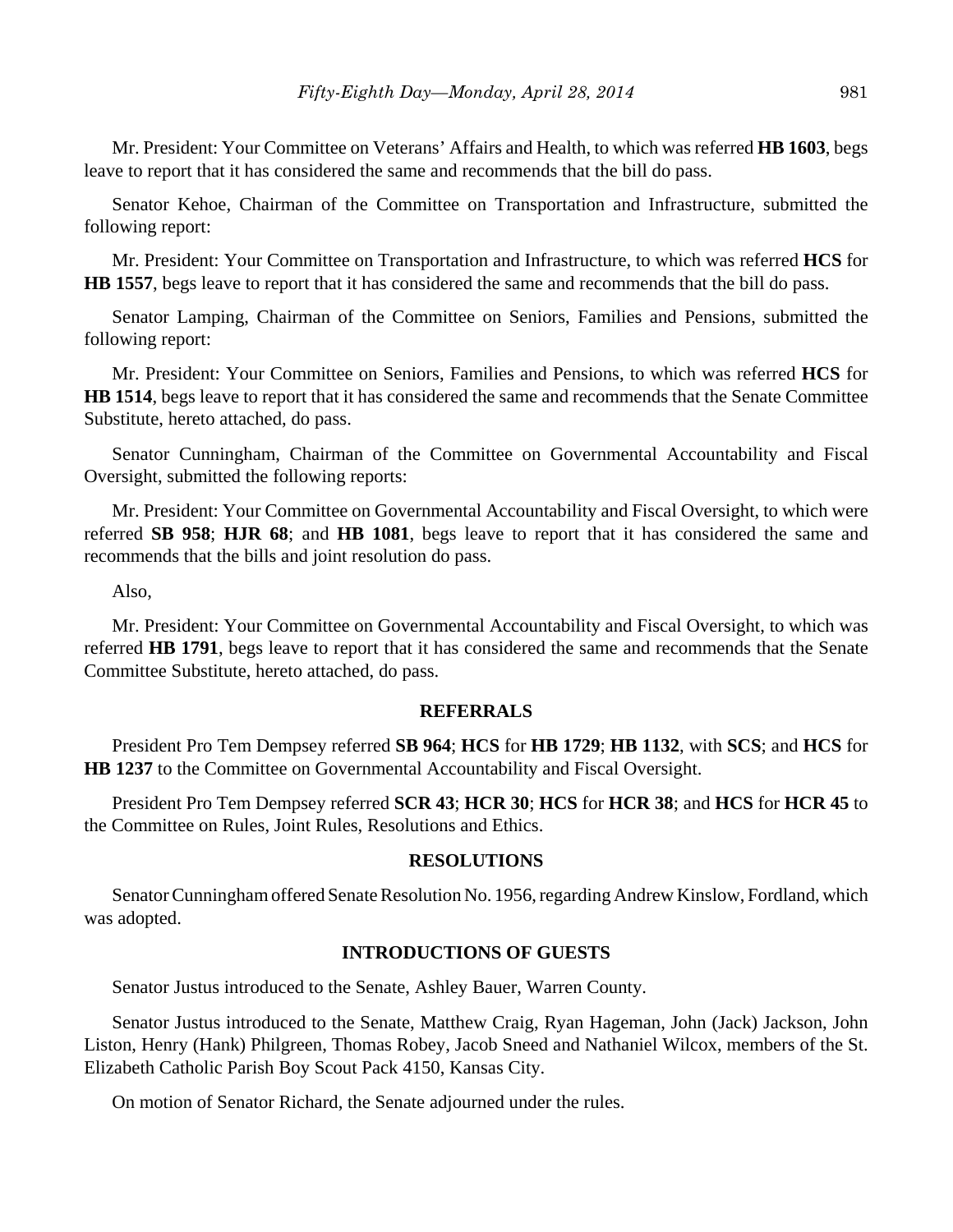982 *Journal of the Senate*

# SENATE CALENDAR \_\_\_\_\_\_

# FIFTY-NINTH DAY–TUESDAY, APRIL 29, 2014 \_\_\_\_\_\_

## FORMAL CALENDAR

## HOUSE BILLS ON SECOND READING

HB 1713-Lauer, et al HCS for HB 1304 HCS for HB 1952 HB 2126-McGaugh, et al HCS for HB 2238 HCS for HB 1655 HCS for HB 1936 HCS for HB 2085 HB 1684-Fitzwater, et al

HB 1647-Moon, et al HB 1358-Flanigan HB 2079-Funderburk HCS for HB 2116 HCS for HB 1867 HCS for HB 1231 HCS for HB 1612 HCS for HB 1937

#### THIRD READING OF SENATE BILLS

SS for SCS for SB 666-Schmitt (In Fiscal Oversight) SS for SCS for SB 850-Munzlinger (In Fiscal Oversight)

SB 958-Nieves SS for SB 866-Wasson SB 964-Lager (In Fiscal Oversight)

## SENATE BILLS FOR PERFECTION

- 1. SB 858-Kraus
- 2. SB 669-Schaaf
- 3. SB 821-Schaefer
- 4. SB 823-Dixon, et al, with SCS
- 5. SB 973-Brown
- 6. SB 815-Pearce, with SCS
- 7. SBs 798 & 514-Emery, with SCS
- 8. SB 865-Nieves
- 9. SB 619-Nieves, with SCS
- 10. SB 531-Nasheed

#### HOUSE BILLS ON THIRD READING

1. HJR 68-Hinson and Schatz (Kehoe) 2. HCS for HB 1201, with SCS (Romine)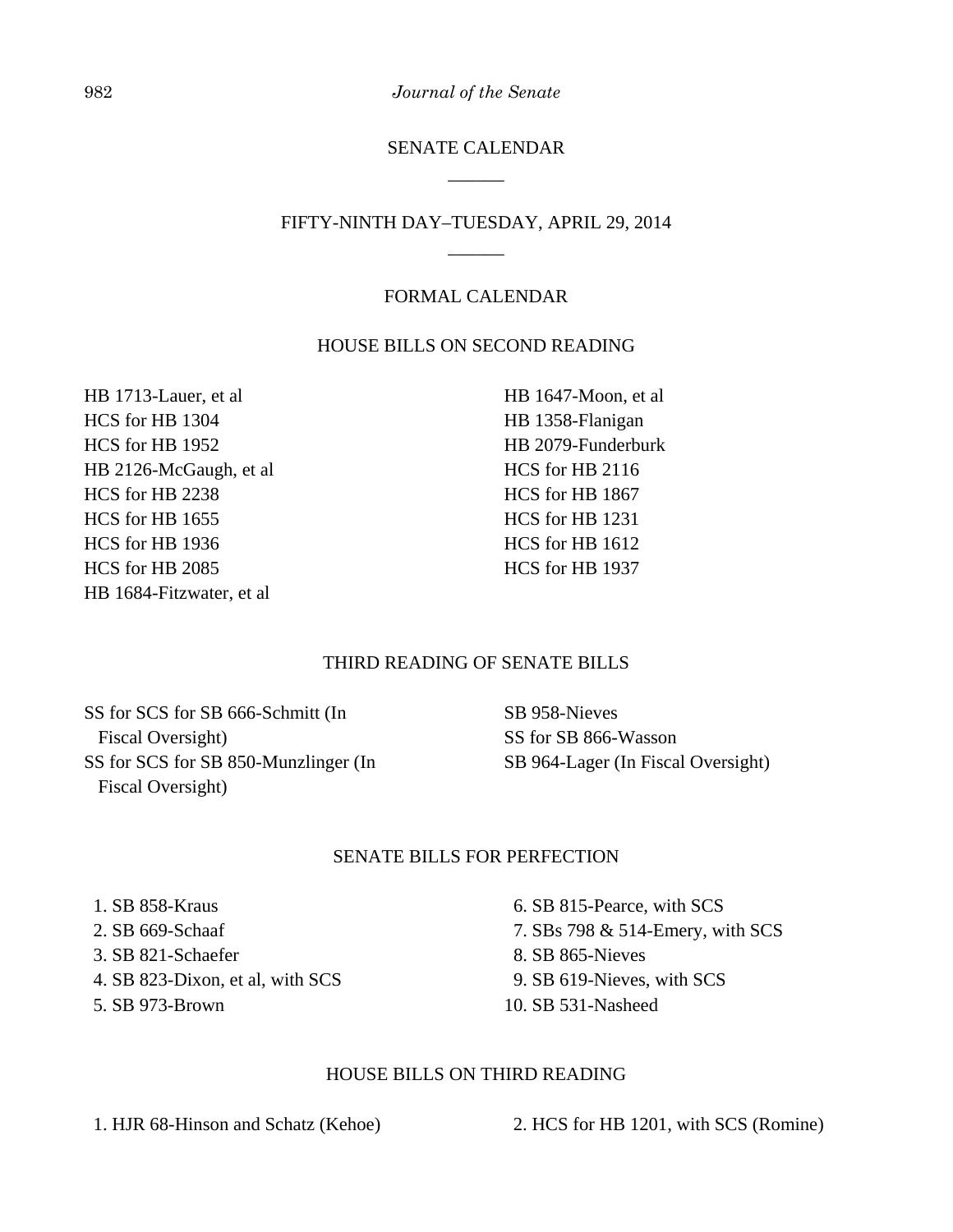| 3. HB 1490-Bahr, et al, with SCS (Emery)  | 18. HB 1359-Flanigan (Kehoe)             |
|-------------------------------------------|------------------------------------------|
| 4. HCS for HB 1729 (Parson) (In Fiscal    | 19. HCS for HB 2006, with SCS (Schaefer) |
| Oversight)                                | 20. HCS for HB 2007, with SCS (Schaefer) |
| 5. HB 1132-Engler, et al, with SCS        | 21. HCS for HB 2008, with SCS (Schaefer) |
| (Romine) (In Fiscal Oversight)            | 22. HCS for HB 2009, with SCS (Schaefer) |
| 6. HCS for HB 1459 (Romine)               | 23. HCS for HB 2010, with SCS (Schaefer) |
| 7. HCS for HB 1439, with SCS              | 24. HCS for HB 2011, with SCS (Schaefer) |
| 8. HB 1126-Dugger and Entlicher, with     | 25. HCS for HB 2012, with SCS (Schaefer) |
| SCS (Kraus)                               | 26. HCS for HB 2013, with SCS (Schaefer) |
| 9. HB 1238-Hinson, with SCS (Dixon)       | 27. HCS for HB 1631, with SCS            |
| 10. HCS for HB 1710 (Kraus)               | 28. HB 1390-Thomson, et al, with SCS     |
| 11. HCS for HB 1237 (Schaaf) (In Fiscal   | 29. HB 1506-Franklin, et al              |
| Oversight)                                | 30. HCS for HBs 1307 & 1313, with SCS    |
| 12. HCS for HB 2040 (Brown)               | 31. HB 1455-Hoskins and Fraker           |
| 13. HB 1430-Jones (110), et al.           | 32. HCS for HB 1779, with SCS            |
| 14. HB 1092-Lant, et al, with SCS (Dixon) | 33. HB 1603-Conway and Kratky            |
| 15. HB 1184-Grisamore (Justus)            | 34. HCS for HB 1557                      |
| 16. HCS for HB 1217, with SCS             | 35. HCS for HB 1514, with SCS            |
| (Cunningham)                              | 36. HB 1791-Fitzwater, et al, with SCS   |
| 17. HCS for HRB 1299, with SCS (Lager)    | (Romine)                                 |
|                                           |                                          |

## INFORMAL CALENDAR

#### SENATE BILLS FOR PERFECTION

SB 490-Lager and Kehoe, with SCS SB 494-Pearce, with SS (pending) SB 501-Keaveny SB 518-Sater, with SCS, SA 2 & SA 1 to SA 2 (pending) SB 519-Sater, with SS & SA 1 (pending) SB 538-Keaveny and Holsman SS for SB 543-Munzlinger SB 550-Sater, with SCS SB 553-Emery, with SCS, SS for SCS & SA 1 (pending) SB 555-Nasheed, with SS & SA 1 (pending) SB 566-Sifton SB 573-Munzlinger, with SCS SB 578-Kraus SB 589-Brown, with SCS, SA 2 & SA 1 to SA 2 (pending)

SB 617-Parson, with SCS, SS for SCS & SA 1 (pending) SB 634-Parson, with SCS SB 641-Emery SB 644-LeVota SB 659-Wallingford, with SCS SB 663-Munzlinger, with SCS SB 671-Sater SB 712-Walsh, with SCS & SS for SCS (pending) SB 724-Parson SB 739-Romine, with SCS, SS for SCS, SA 1 & SA 1 to SA 1 (pending) SB 755-Wallingford SB 762-Schaefer, with SCS SB 769-Pearce, with SCS SB 770-Wallingford, with SCS